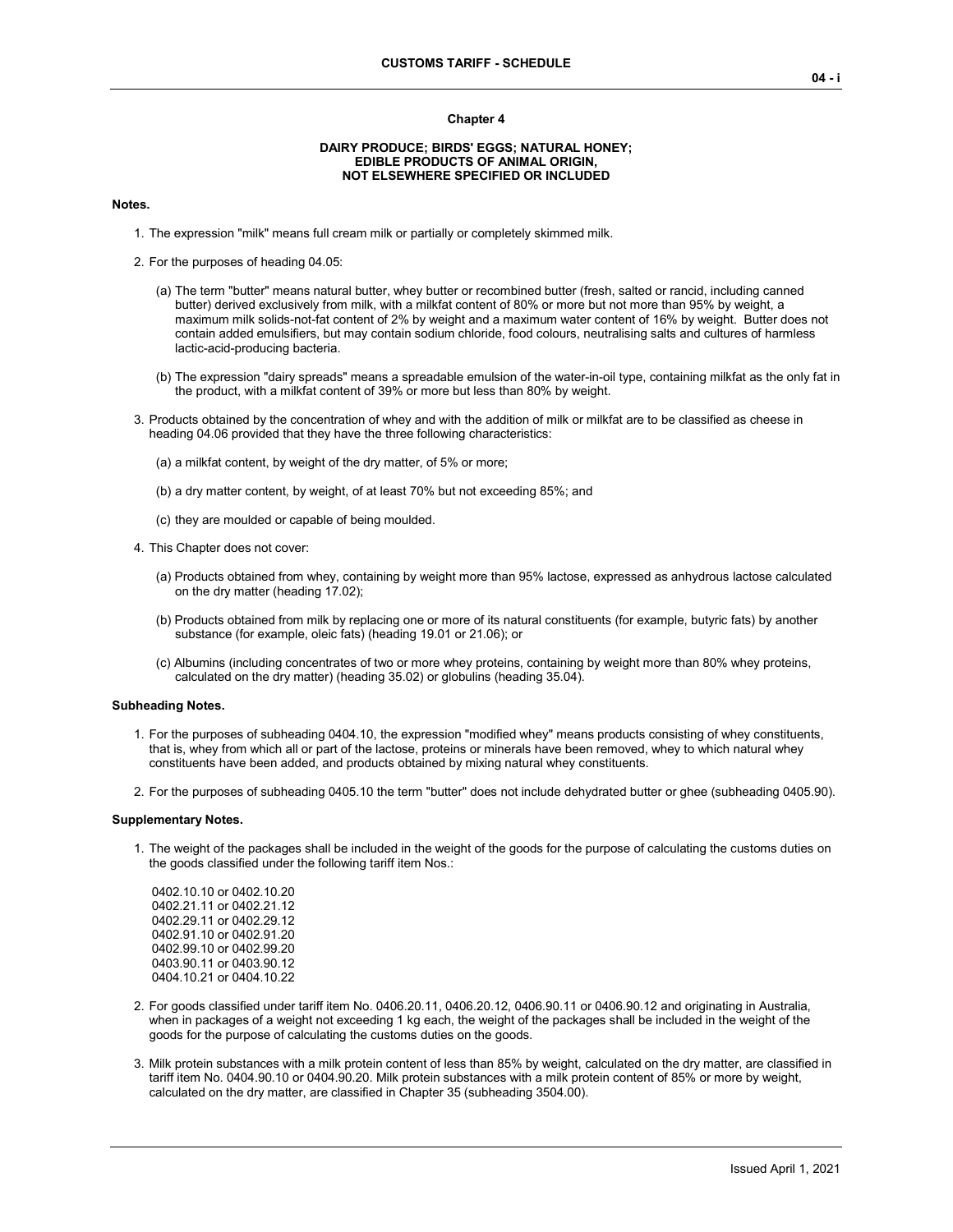# **04 - ii**

**Statistical Note.** (NB this note does not form part of the *Customs Tariff* legislation.)

1. For the statistical purposes of classification Nos. 0409.00.00.21, 0409.00.00.22, 0409.00.00.23, 0409.00.00.24, 0409.00.00.25 and 0409.00.00.26, the descriptive terms "Extra white", "White", "Golden", "Light amber", "Dark amber" and "Dark", are defined in the Honey Regulations C.R.C., c. 287 made pursuant to the Canada Agricultural Products Act (R.S., 1985, c. 20 (4th Supp.)).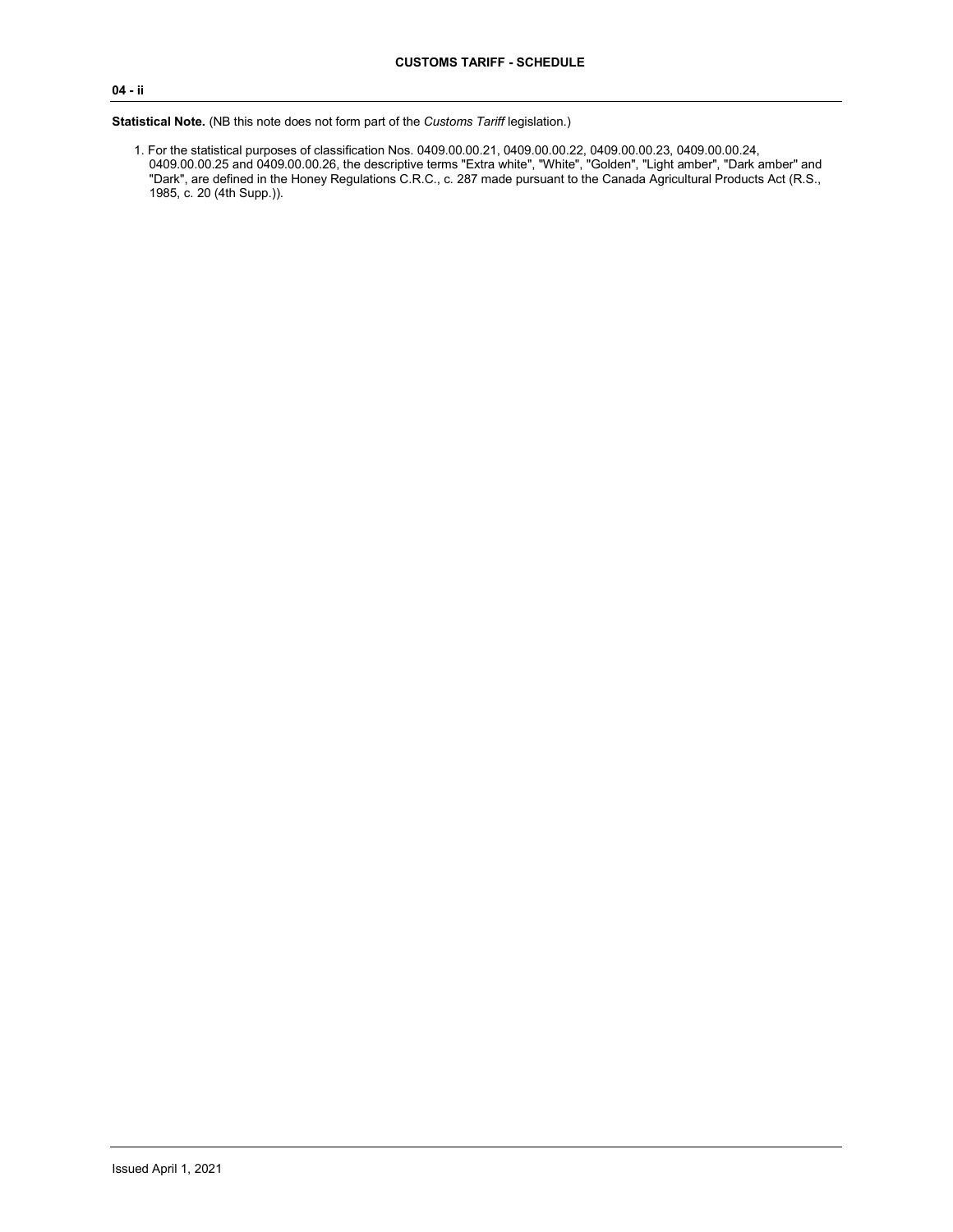# **CUSTOMS TARIFF - SCHEDULE**

| <b>Tariff</b><br>Item | SS | <b>Description of Goods</b>                                                                | Unit of<br>Meas. | <b>MFN</b><br><b>Tariff</b>                  | <b>Applicable</b><br><b>Preferential Tariffs</b>                                               |
|-----------------------|----|--------------------------------------------------------------------------------------------|------------------|----------------------------------------------|------------------------------------------------------------------------------------------------|
| 04.01                 |    | Milk and cream, not concentrated nor containing added sugar or other<br>sweetening matter. |                  |                                              |                                                                                                |
| 0401.10               |    | -Of a fat content, by weight, not exceeding 1%                                             |                  |                                              |                                                                                                |
|                       |    | 0401.10.10 00 - - - Within access commitment                                               | KGM              | 7.5%                                         | CCCT, LDCT, UST, CT,<br>CRT, PT, COLT, JT,<br>PAT, CEUT, UAT,<br>CPTPT, UKT: Free<br>GPT: 7.5% |
|                       |    | 0401.10.20 00 - - - Over access commitment                                                 | <b>HLT</b>       | 241% but not<br>less than<br>\$34.50/hl      |                                                                                                |
| 0401.20               |    | -Of a fat content, by weight, exceeding 1% but not exceeding 6%                            |                  |                                              |                                                                                                |
|                       |    | 0401.20.10 00 - - - Within access commitment                                               | <b>KGM</b>       | 7.5%                                         | CCCT, LDCT, UST, CT,<br>PT, COLT, JT, PAT,<br>CEUT, UAT, CPTPT,<br>UKT: Free<br>GPT: 7.5%      |
|                       |    | 0401.20.20 00 - - - Over access commitment                                                 | <b>HLT</b>       | 241% but not<br>less than<br>\$34.50/hl      |                                                                                                |
| 0401.40               |    | -Of a fat content, by weight, exceeding 6% but not exceeding 10%                           |                  |                                              |                                                                                                |
|                       |    | 0401.40.10 00 - - - Within access commitment                                               | <b>KGM</b>       | 7.5%                                         | CCCT, LDCT, UST, CT,<br>PT, COLT, JT, PAT,<br>CEUT, UAT, CPTPT,<br>UKT: Free<br>GPT: 7.5%      |
|                       |    | 0401.40.20 00 - - - Over access commitment                                                 |                  | KGM 292.5% but not<br>less than<br>\$2.48/kg |                                                                                                |
| 0401.50               |    | -Of a fat content, by weight, exceeding 10%                                                |                  |                                              |                                                                                                |
|                       |    | 0401.50.10 00 - - - Within access commitment                                               | <b>KGM</b>       | 7.5%                                         | CCCT, LDCT, UST, CT,<br>PT, COLT, JT, PAT,<br>CEUT, UAT, CPTPT,<br>UKT: Free<br>GPT: 7.5%      |
|                       |    | 0401.50.20 00 - - - Over access commitment                                                 |                  | KGM 292.5% but not<br>less than<br>\$2.48/kg |                                                                                                |
| 04.02                 |    | Milk and cream, concentrated or containing added sugar or other<br>sweetening matter.      |                  |                                              |                                                                                                |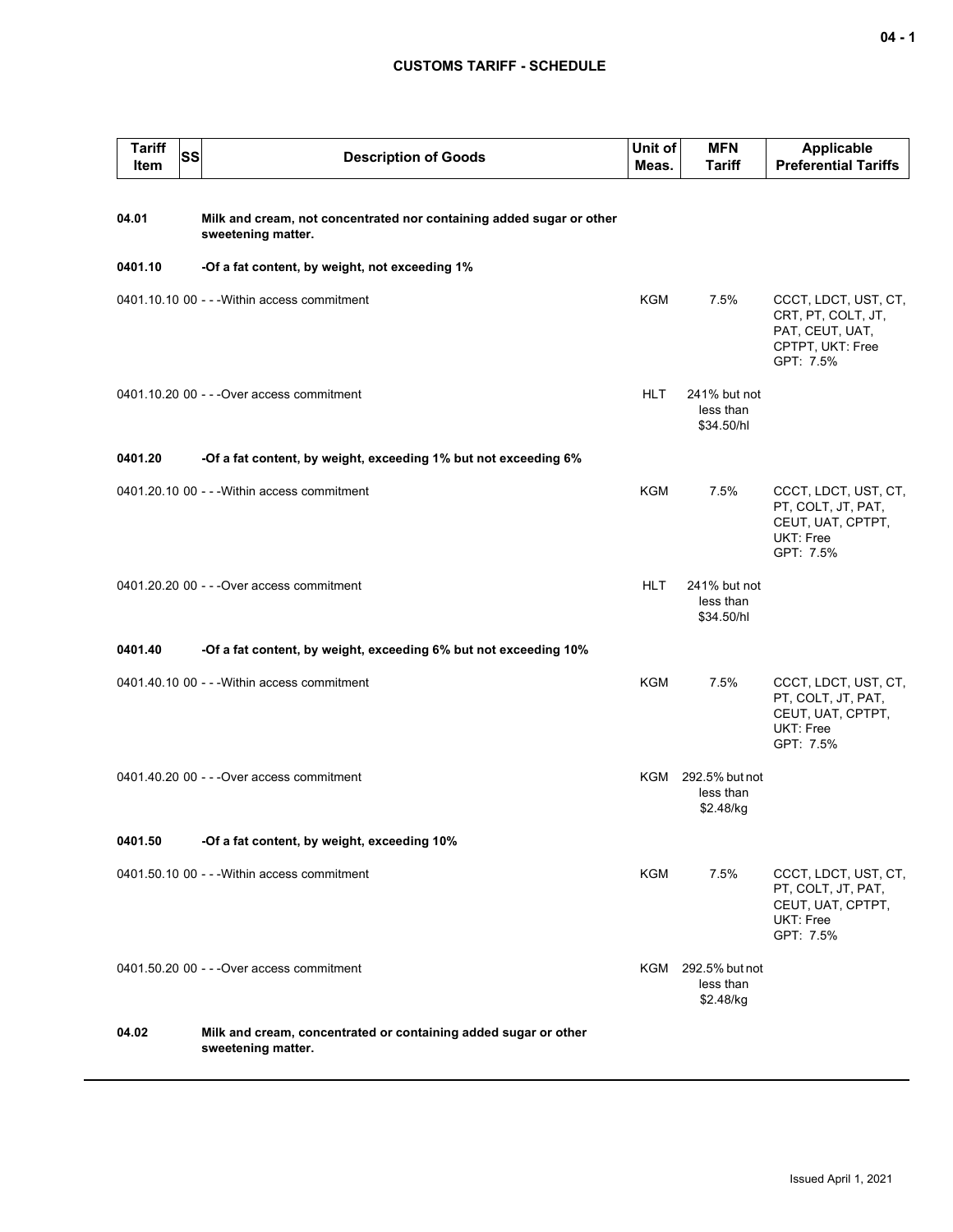| <b>Tariff</b><br>Item | <b>SS</b> | <b>Description of Goods</b>                                                                   | Unit of<br>Meas. | <b>MFN</b><br><b>Tariff</b>                  | Applicable<br><b>Preferential Tariffs</b>                                                      |
|-----------------------|-----------|-----------------------------------------------------------------------------------------------|------------------|----------------------------------------------|------------------------------------------------------------------------------------------------|
| 0402.10               |           | -In powder, granules or other solid forms, of a fat content, by weight, not<br>exceeding 1.5% |                  |                                              |                                                                                                |
|                       |           | 0402.10.10 00 - - - Within access commitment                                                  | KGM              | $3.32$ ¢/kg                                  | AUT, NZT, CCCT, LDCT,<br>UST, CT, CRT, PT,<br>COLT, JT, PAT, CEUT,<br>UAT, CPTPT,<br>UKT: Free |
|                       |           | 0402.10.20 00 - - - Over access commitment                                                    |                  | KGM 201.5% but not<br>less than<br>\$2.01/kg |                                                                                                |
|                       |           | -In powder, granules or other solid forms, of a fat content, by weight,<br>exceeding 1.5%:    |                  |                                              |                                                                                                |
| 0402.21               |           | - - Not containing added sugar or other sweetening matter                                     |                  |                                              |                                                                                                |
|                       |           | $- -$ Milk:                                                                                   |                  |                                              |                                                                                                |
|                       |           | 0402.21.11 00 - - - - Within access commitment                                                | KGM              | 3.32¢/kg                                     | AUT, NZT, CCCT, LDCT,<br>UST, CT, PT, COLT, JT,<br>PAT, CEUT, UAT,<br>CPTPT, UKT: Free         |
|                       |           | 0402.21.12 00 - - - - Over access commitment                                                  | <b>KGM</b>       | 243% but not<br>less than<br>\$2.82/kg       |                                                                                                |
|                       |           | ---Cream:                                                                                     |                  |                                              |                                                                                                |
|                       |           | 0402.21.21 00 - - - - Within access commitment                                                | <b>KGM</b>       | 6.5%                                         | CCCT, LDCT, UST, CT,<br>PT, COLT, JT, PAT,<br>CEUT, UAT, CPTPT,<br>UKT: Free                   |
|                       |           | 0402.21.22 00 - - - - Over access commitment                                                  |                  | KGM 295.5% but not<br>less than<br>\$4.29/kg |                                                                                                |
| 0402.29               |           | - -Other                                                                                      |                  |                                              |                                                                                                |
|                       |           | - - - Milk:                                                                                   |                  |                                              |                                                                                                |
|                       |           | 0402.29.11 00 - - - - Within access commitment                                                | KGM              | $3.32$ ¢/kg                                  | AUT, NZT, CCCT, LDCT,<br>UST, CT, PT, COLT, JT,<br>PAT, CEUT, UAT,<br>CPTPT, UKT: Free         |
|                       |           | 0402.29.12 00 - - - - Over access commitment                                                  | KGM              | 243% but not<br>less than<br>\$2.82/kg       |                                                                                                |
|                       |           | ---Cream:                                                                                     |                  |                                              |                                                                                                |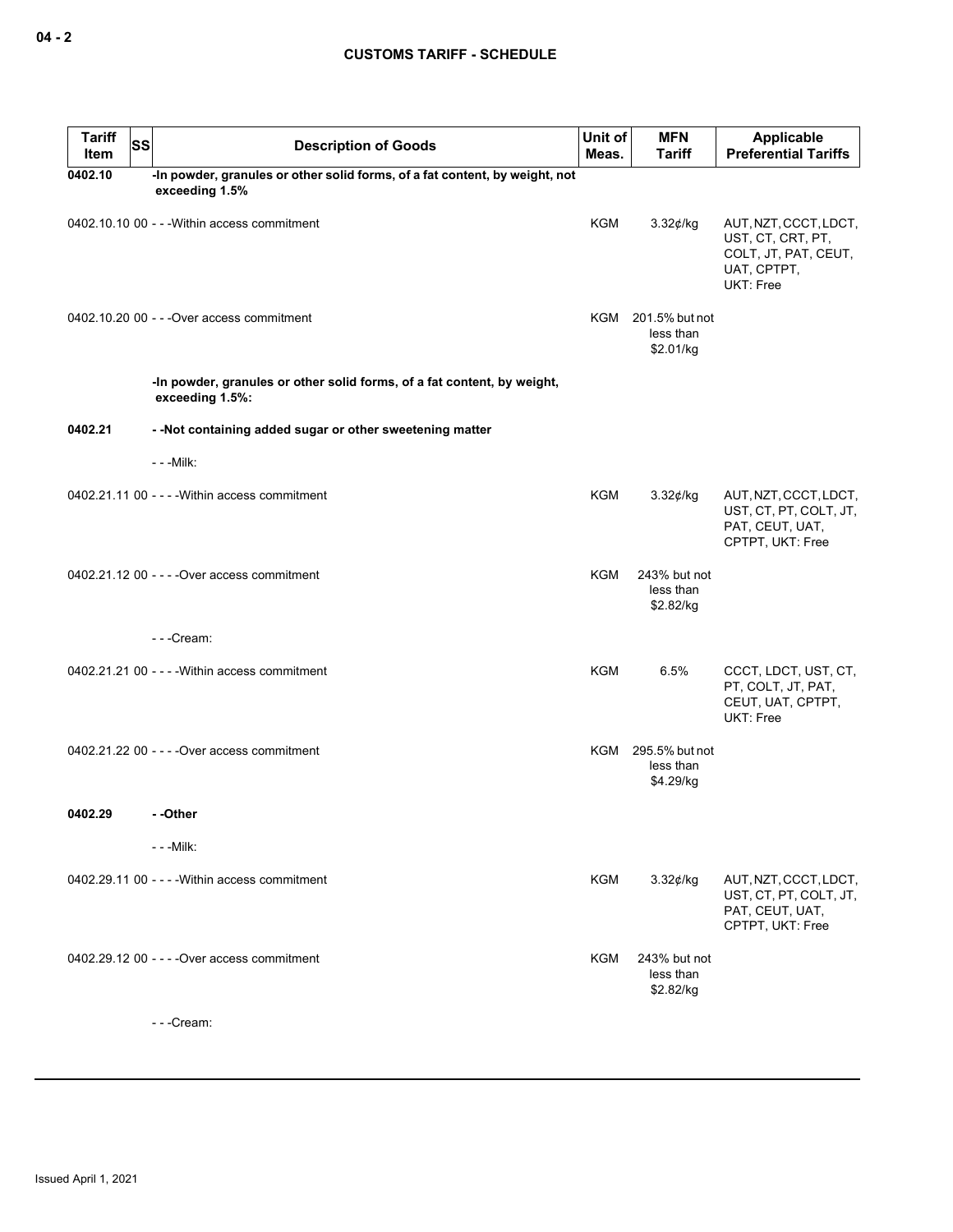| <b>Tariff</b><br>Item | SS<br><b>Description of Goods</b>                                                                                                                                                                                                                     | Unit of<br>Meas. | <b>MFN</b><br>Tariff                         | Applicable<br><b>Preferential Tariffs</b>                                                                           |
|-----------------------|-------------------------------------------------------------------------------------------------------------------------------------------------------------------------------------------------------------------------------------------------------|------------------|----------------------------------------------|---------------------------------------------------------------------------------------------------------------------|
|                       | 0402.29.21 00 - - - - Within access commitment                                                                                                                                                                                                        | <b>KGM</b>       | 6.5%                                         | CCCT, LDCT, UST, CT,<br>PT, COLT, JT, PAT,<br>CEUT, UAT, CPTPT,<br>UKT: Free                                        |
|                       | 0402.29.22 00 - - - - Over access commitment                                                                                                                                                                                                          |                  | KGM 295.5% but not<br>less than<br>\$4.29/kg |                                                                                                                     |
|                       | -Other:                                                                                                                                                                                                                                               |                  |                                              |                                                                                                                     |
| 0402.91               | - -Not containing added sugar or other sweetening matter                                                                                                                                                                                              |                  |                                              |                                                                                                                     |
|                       | 0402.91.10 00 - - - Within access commitment                                                                                                                                                                                                          | KGM              | 2.84¢/kg                                     | CCCT, LDCT, UST, CT,<br>CRT, PT, COLT, JT,<br>PAT, CEUT, UAT,<br>CPTPT, UKT: Free                                   |
|                       | 0402.91.20 00 - - - Over access commitment                                                                                                                                                                                                            | KGM              | 259% but not<br>less than<br>78.9¢/kg        |                                                                                                                     |
| 0402.99               | - -Other                                                                                                                                                                                                                                              |                  |                                              |                                                                                                                     |
|                       | 0402.99.10 00 - - - Within access commitment                                                                                                                                                                                                          | KGM              | 2.84¢/kg                                     | CCCT, LDCT, UST, CT,<br>CRT, PT, COLT, JT,<br>PAT, CEUT, UAT,<br>CPTPT, UKT: Free<br>AUT: 1.74¢/kg<br>NZT: 1.74¢/kg |
|                       | 0402.99.20 00 - - - Over access commitment                                                                                                                                                                                                            | KGM              | 255% but not<br>less than<br>95.1 $¢$ /kg    |                                                                                                                     |
| 04.03                 | Buttermilk, curdled milk and cream, yogourt, kephir and other fermented<br>or acidified milk and cream, whether or not concentrated or containing<br>added sugar or other sweetening matter or flavoured or containing<br>added fruit, nuts or cocoa. |                  |                                              |                                                                                                                     |
| 0403.10               | -Yogourt                                                                                                                                                                                                                                              |                  |                                              |                                                                                                                     |
| 0403.10.10            | - - - Within access commitment                                                                                                                                                                                                                        |                  | 6.5%                                         | CCCT, LDCT, UST, CT,<br>IT, NT, SLT, PT, COLT,<br>JT, PAT, CEUT, UAT,<br>CPTPT, UKT: Free                           |
|                       |                                                                                                                                                                                                                                                       | KGM<br>KGM       |                                              |                                                                                                                     |
| 0403.10.20            | - - - Over access commitment                                                                                                                                                                                                                          |                  | 237.5% but not<br>less than<br>$46.6$ ¢/kg   |                                                                                                                     |
|                       |                                                                                                                                                                                                                                                       | KGM<br>KGM       |                                              |                                                                                                                     |
| 0403.90               | -Other                                                                                                                                                                                                                                                |                  |                                              |                                                                                                                     |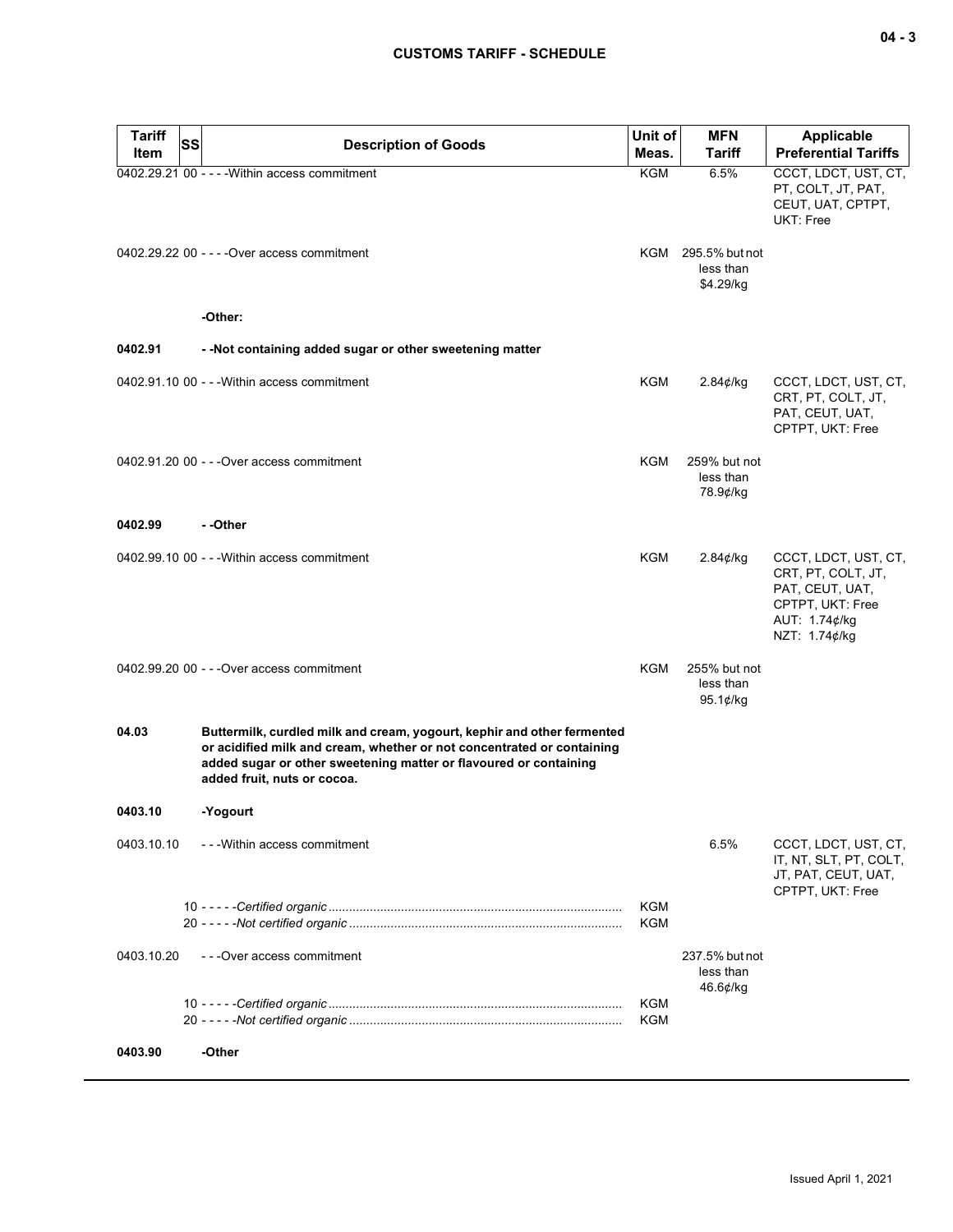| <b>Tariff</b><br>ltem | SS | <b>Description of Goods</b>                                                                                                                                                                                                                               | Unit of<br>Meas. | <b>MFN</b><br>Tariff                         | <b>Applicable</b><br><b>Preferential Tariffs</b>                                                                 |
|-----------------------|----|-----------------------------------------------------------------------------------------------------------------------------------------------------------------------------------------------------------------------------------------------------------|------------------|----------------------------------------------|------------------------------------------------------------------------------------------------------------------|
|                       |    | ---Powdered buttermilk:                                                                                                                                                                                                                                   |                  |                                              |                                                                                                                  |
|                       |    | 0403.90.11 00 - - - - Within access commitment                                                                                                                                                                                                            | KGM              | 3.32¢/kg                                     | AUT, NZT, CCCT, LDCT,<br>UST, CT, CRT, PT,<br>COLT, JT, PAT, CEUT,<br>UAT, CPTPT,<br>UKT: Free                   |
|                       |    | 0403.90.12 00 - - - - Over access commitment                                                                                                                                                                                                              | <b>KGM</b>       | 208% but not<br>less than<br>\$2.07/kg       |                                                                                                                  |
|                       |    | $--$ Other:                                                                                                                                                                                                                                               |                  |                                              |                                                                                                                  |
|                       |    | 0403.90.91 00 - - - - Within access commitment                                                                                                                                                                                                            | KGM              | 7.5%                                         | CCCT, LDCT, UST, CT,<br>CRT, IT, NT, SLT, PT,<br>COLT, JT, CEUT, UAT,<br>CPTPT, UKT: Free<br>GPT: 7.5%           |
|                       |    | 0403.90.92 00 - - - - Over access commitment                                                                                                                                                                                                              |                  | KGM 216.5% but not<br>less than<br>\$2.15/kg |                                                                                                                  |
| 04.04                 |    | Whey, whether or not concentrated or containing added sugar or other<br>sweetening matter; products consisting of natural milk constituents,<br>whether or not containing added sugar or other sweetening matter, not<br>elsewhere specified or included. |                  |                                              |                                                                                                                  |
| 0404.10               |    | -Whey and modified whey, whether or not concentrated or containing<br>added sugar or other sweetening matter                                                                                                                                              |                  |                                              |                                                                                                                  |
|                       |    | 0404.10.10 00 - - - Whey protein concentrate                                                                                                                                                                                                              | <b>KGM</b>       | 4.94 $\phi$ /kg                              | CCCT, LDCT, UST,<br>CIAT, CT, CRT, PT,<br>COLT, JT, PAT, HNT,<br>KRT, CEUT, UAT,<br>UKT: Free<br>CPTPT: 1.64¢/kg |
|                       |    | ---Powdered whey:                                                                                                                                                                                                                                         |                  |                                              |                                                                                                                  |
|                       |    | 0404.10.21 00 - - - - Within access commitment                                                                                                                                                                                                            | KGM              | $3.32$ ¢/kg                                  | CCCT, LDCT, UST,<br>CIAT, CT, CRT, PT,<br>COLT, JT, PAT, CEUT,<br>UAT, CPTPT,<br><b>UKT: Free</b>                |
|                       |    | 0404.10.22 00 - - - - Over access commitment                                                                                                                                                                                                              | KGM              | 208% but not<br>less than<br>\$2.07/kg       | UST: 170% but not less<br>than \$1.69/kg                                                                         |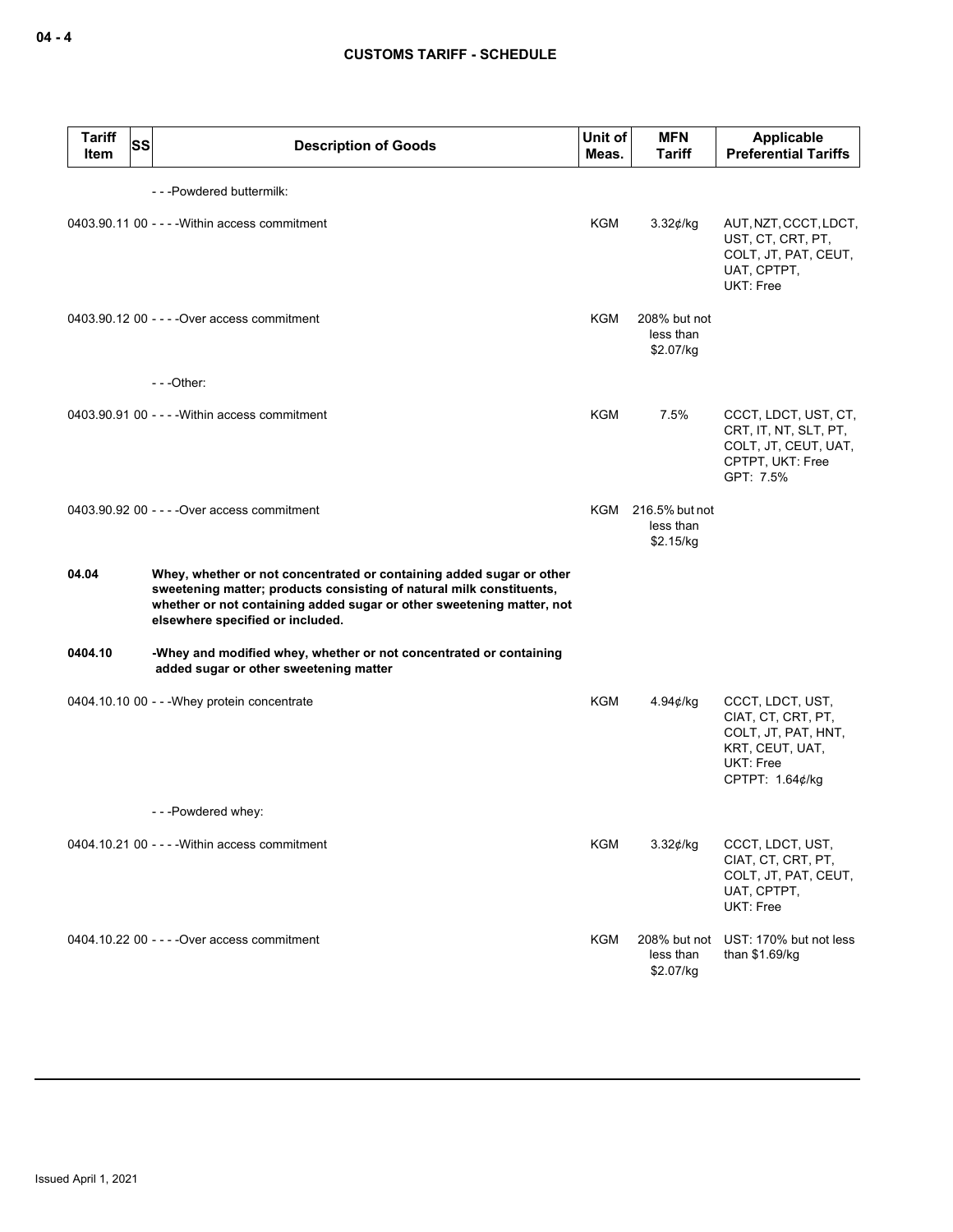| ×<br>۰. |  | ×<br>۰. |
|---------|--|---------|
|---------|--|---------|

| <b>Tariff</b><br>Item | SS | <b>Description of Goods</b>                                             | Unit of<br>Meas. | <b>MFN</b><br><b>Tariff</b>                  | <b>Applicable</b><br><b>Preferential Tariffs</b>                                                                |
|-----------------------|----|-------------------------------------------------------------------------|------------------|----------------------------------------------|-----------------------------------------------------------------------------------------------------------------|
| 0404.10.90            |    | $- -$ Other                                                             | <b>KGM</b>       | 11%                                          | CCCT, LDCT, UST,<br>CIAT, CT, CRT, PT, JT,<br>PAT, HNT, KRT, CEUT,<br>UAT, UKT: Free<br>GPT: 11%<br>CPTPT: 3.5% |
|                       |    |                                                                         | KGM              |                                              |                                                                                                                 |
|                       |    |                                                                         | <b>KGM</b>       |                                              |                                                                                                                 |
| 0404.90               |    | -Other                                                                  |                  |                                              |                                                                                                                 |
| 0404.90.10            |    | --- Within access commitment                                            |                  | 3%                                           | CCCT, LDCT, UST, CT,<br>CRT, SLT, PT, COLT,<br>JT, PAT, CEUT, UAT,<br>CPTPT, UKT: Free                          |
|                       |    | -----Blended dairy powder:                                              |                  |                                              |                                                                                                                 |
|                       |    | 11 - - - - - - Containing, by weight, more than 50% skimmed milk powder | KGM              |                                              |                                                                                                                 |
|                       |    | 12 - - - - - - Containing, by weight, more than 50% whey powder         | KGM<br>KGM       |                                              |                                                                                                                 |
|                       |    |                                                                         | KGM              |                                              |                                                                                                                 |
|                       |    |                                                                         |                  |                                              |                                                                                                                 |
| 0404.90.20            |    | - - - Over access commitment                                            |                  | 270% but not<br>less than<br>\$3.15/kg       |                                                                                                                 |
|                       |    | -----Blended dairy powder:                                              |                  |                                              |                                                                                                                 |
|                       |    | 11 - - - - - - Containing, by weight, more than 50% skimmed milk powder | KGM              |                                              |                                                                                                                 |
|                       |    | 12 - - - - - - Containing, by weight, more than 50% whey powder         | KGM              |                                              |                                                                                                                 |
|                       |    |                                                                         | KGM              |                                              |                                                                                                                 |
|                       |    |                                                                         | <b>KGM</b>       |                                              |                                                                                                                 |
| 04.05                 |    | Butter and other fats and oils derived from milk; dairy spreads.        |                  |                                              |                                                                                                                 |
| 0405.10               |    | -Butter                                                                 |                  |                                              |                                                                                                                 |
|                       |    | 0405.10.10 00 - - - Within access commitment                            | KGM              | 11.38¢/kg                                    | AUT, NZT, CCCT, LDCT,<br>UST, CT, PT, COLT, JT,<br>PAT, CEUT, UAT,<br>CPTPT, UKT: Free                          |
|                       |    | 0405.10.20 00 - - - Over access commitment                              |                  | KGM 298.5% but not<br>less than<br>\$4.00/kg |                                                                                                                 |
| 0405.20               |    | -Dairy spreads                                                          |                  |                                              |                                                                                                                 |
|                       |    | 0405.20.10 00 - - - Within access commitment                            | <b>KGM</b>       | 7%                                           | CCCT, LDCT, UST, CT,<br>SLT, PT, COLT, JT,<br>PAT, CEUT, UAT,<br>CPTPT, UKT: Free<br>GPT: 7%                    |
|                       |    | 0405.20.20 00 - - - Over access commitment                              |                  | KGM 274.5% but not<br>less than<br>\$2.88/kg |                                                                                                                 |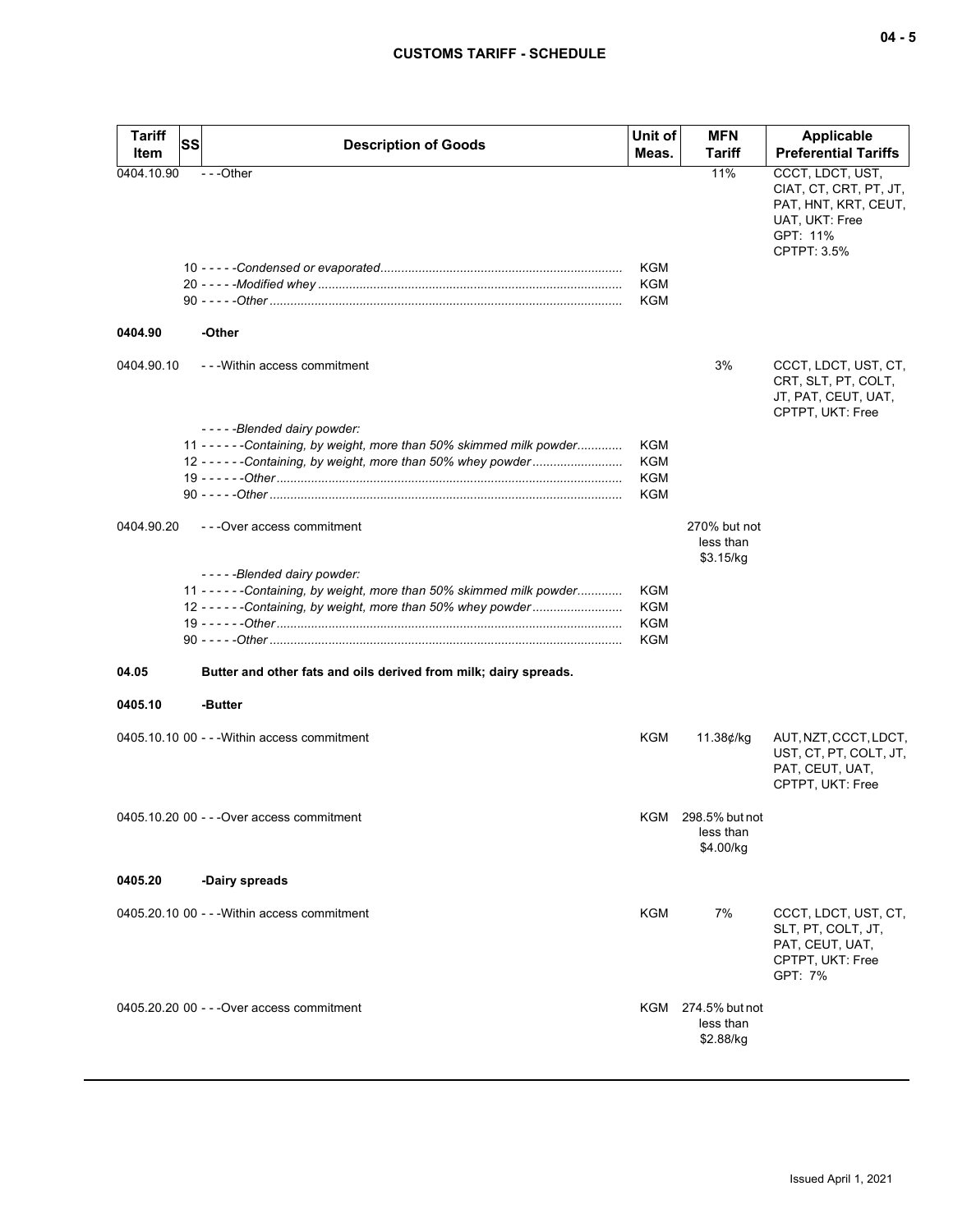| <b>Tariff</b><br>Item | SS | <b>Description of Goods</b>                                           | Unit of<br>Meas.         | <b>MFN</b><br>Tariff                         | <b>Applicable</b><br><b>Preferential Tariffs</b>                                               |
|-----------------------|----|-----------------------------------------------------------------------|--------------------------|----------------------------------------------|------------------------------------------------------------------------------------------------|
| 0405.90               |    | -Other                                                                |                          |                                              |                                                                                                |
|                       |    | 0405.90.10 00 - - - Within access commitment                          | KGM                      | 7.5%                                         | CCCT, LDCT, UST, CT,<br>CRT, PT, COLT, JT,<br>PAT, CEUT, UAT,<br>CPTPT, UKT: Free<br>GPT: 7.5% |
|                       |    | 0405.90.20 00 - - - Over access commitment                            |                          | KGM 313.5% but not<br>less than<br>\$5.12/kg |                                                                                                |
| 04.06                 |    | Cheese and curd.                                                      |                          |                                              |                                                                                                |
| 0406.10               |    | -Fresh (unripened or uncured) cheese, including whey cheese, and curd |                          |                                              |                                                                                                |
| 0406.10.10            |    | - - - Within access commitment                                        |                          | $3.32$ ¢/kg                                  | NZT, CCCT, LDCT, UST,<br>CT, IT, PT, COLT, JT,<br>PAT, CEUT, UAT,<br>CPTPT, UKT: Free          |
|                       |    | 10 - - - - - Cream cheese, excluding whey and buttermilk cheese       | KGM<br><b>KGM</b>        |                                              |                                                                                                |
|                       |    | 0406.10.20 00 - - - Over access commitment                            | KGM                      | 245.5% but not<br>less than<br>\$4.52/kg     |                                                                                                |
| 0406.20               |    | -Grated or powdered cheese, of all kinds                              |                          |                                              |                                                                                                |
|                       |    | ---Cheddar and Cheddar types:                                         |                          |                                              |                                                                                                |
| 0406.20.11            |    | ----Within access commitment                                          |                          | 2.84¢/kg                                     | AUT, NZT, CCCT, LDCT,<br>UST, CT, CRT, PT,<br>COLT, JT, PAT, CEUT,<br>UAT, CPTPT,<br>UKT: Free |
|                       |    |                                                                       | <b>KGM</b><br>KGM        |                                              |                                                                                                |
|                       |    | 0406.20.12 00 - - - - Over access commitment                          | KGM                      | 245.5% but not<br>less than<br>\$3.58/kg     |                                                                                                |
|                       |    | $-$ - - Other:                                                        |                          |                                              |                                                                                                |
| 0406.20.91            |    | ----Within access commitment                                          |                          | $3.32$ ¢/kg                                  | NZT, CCCT, LDCT, UST,<br>CT, PT, COLT, JT, PAT,<br>CEUT, UAT, CPTPT,<br>UKT: Free              |
|                       |    |                                                                       | <b>KGM</b><br><b>KGM</b> |                                              |                                                                                                |
|                       |    |                                                                       | <b>KGM</b>               |                                              |                                                                                                |
|                       |    | 0406.20.92 00 - - - - Over access commitment                          |                          | KGM 245.5% but not<br>less than<br>\$5.11/kg |                                                                                                |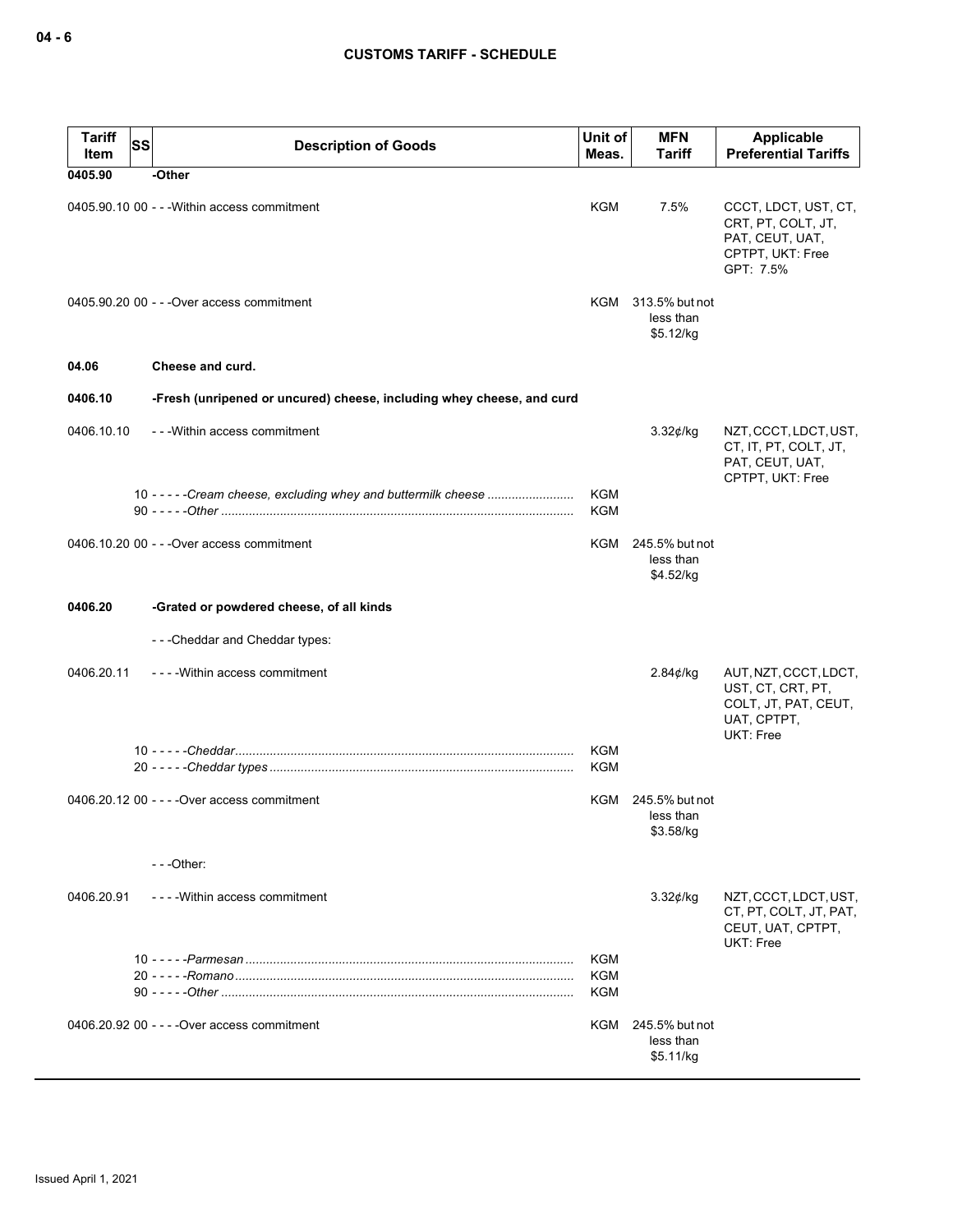| <b>Tariff</b><br>SS<br>Item | <b>Description of Goods</b>                                                                 | Unit of<br>Meas. | <b>MFN</b><br>Tariff                         | <b>Applicable</b><br><b>Preferential Tariffs</b>                                            |
|-----------------------------|---------------------------------------------------------------------------------------------|------------------|----------------------------------------------|---------------------------------------------------------------------------------------------|
| 0406.30                     | -Processed cheese, not grated or powdered                                                   |                  |                                              |                                                                                             |
| 0406.30.10                  | - - - Within access commitment                                                              |                  | $3.32$ ¢/kg                                  | NZT, CCCT, LDCT, UST,<br>CT, SLT, PT, COLT, JT,<br>PAT, CEUT, UAT,<br>CPTPT, UKT: Free      |
|                             | -----Cheddar and cheddar types:                                                             |                  |                                              |                                                                                             |
|                             |                                                                                             | KGM<br>KGM       |                                              |                                                                                             |
|                             |                                                                                             | KGM              |                                              |                                                                                             |
|                             |                                                                                             | KGM              |                                              |                                                                                             |
|                             |                                                                                             | KGM              |                                              |                                                                                             |
|                             | 0406.30.20 00 - - - Over access commitment                                                  | KGM              | 245.5% but not<br>less than<br>\$4.34/kg     |                                                                                             |
| 0406.40                     | -Blue-veined cheese and other cheese containing veins produced by<br>Penicillium roqueforti |                  |                                              |                                                                                             |
|                             | 0406.40.10 00 - - - Within access commitment                                                | KGM              | 3.32¢/kg                                     | NZT, CCCT, LDCT, UST,<br>CT, CRT, PT, COLT, JT,<br>PAT, CEUT, UAT,<br>CPTPT, UKT: Free      |
|                             | 0406.40.20 00 - - - Over access commitment                                                  |                  | KGM 245.5% but not<br>less than<br>\$5.33/kg |                                                                                             |
| 0406.90                     | -Other cheese                                                                               |                  |                                              |                                                                                             |
|                             | - - - Cheddar and Cheddar types:                                                            |                  |                                              |                                                                                             |
| 0406.90.11                  | - - - - Within access commitment                                                            |                  | $2.84$ ¢/kg                                  | AUT, NZT, CCCT, LDCT,<br>UST, CT, PT, COLT, JT,<br>PAT, HNT, CEUT, UAT,<br>CPTPT, UKT: Free |
|                             | $--$ - - - Cheddar types:                                                                   | <b>KGM</b>       |                                              |                                                                                             |
|                             | 21 - - - - - -Colby, Monterey Jack, Farmer or Brick,                                        | KGM<br>KGM       |                                              |                                                                                             |
|                             | 0406.90.12 00 - - - - Over access commitment                                                |                  | KGM 245.5% but not<br>less than<br>\$3.53/kg |                                                                                             |
|                             | - - - Camembert and Camembert types:                                                        |                  |                                              |                                                                                             |
| 0406.90.21                  | - - - - Within access commitment                                                            |                  | $3.32$ ¢/kg                                  | NZT, CCCT, LDCT, UST,<br>CT, PT, COLT, JT, PAT,<br>CEUT, UAT, CPTPT,<br>UKT: Free           |
|                             |                                                                                             | KGM              |                                              |                                                                                             |
|                             |                                                                                             | KGM              |                                              |                                                                                             |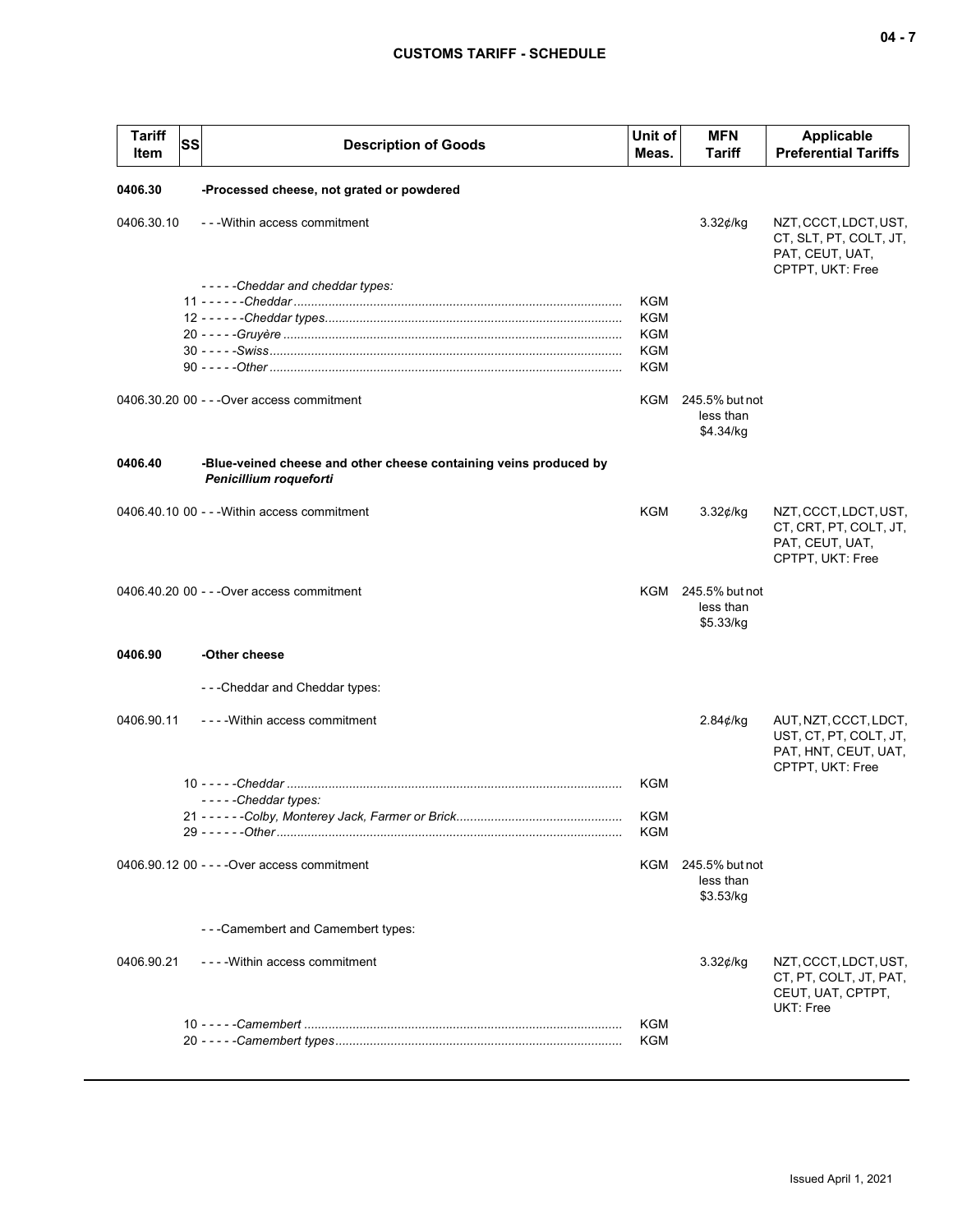| Tariff<br>Item | <b>SS</b> | <b>Description of Goods</b>                    | Unit of<br>Meas.         | <b>MFN</b><br>Tariff                         | Applicable<br><b>Preferential Tariffs</b>                                                |
|----------------|-----------|------------------------------------------------|--------------------------|----------------------------------------------|------------------------------------------------------------------------------------------|
|                |           | 0406.90.22 00 - - - - Over access commitment   | KGM                      | 245.5% but not<br>less than<br>\$5.78/kg     |                                                                                          |
|                |           | ---Brie and Brie types:                        |                          |                                              |                                                                                          |
| 0406.90.31     |           | ----Within access commitment                   |                          | 3.32¢/kg                                     | NZT, CCCT, LDCT, UST,<br>CT, PT, COLT, JT, PAT,<br>CEUT, UAT, CPTPT,<br>UKT: Free        |
|                |           |                                                | <b>KGM</b><br><b>KGM</b> |                                              |                                                                                          |
|                |           | 0406.90.32 00 - - - - Over access commitment   | KGM                      | 245.5% but not<br>less than<br>\$5.50/kg     |                                                                                          |
|                |           | - - - Gouda and Gouda types:                   |                          |                                              |                                                                                          |
| 0406.90.41     |           | ---- Within access commitment                  |                          | 3.32¢/kg                                     | NZT, CCCT, LDCT, UST,<br>CT, PT, COLT, JT, PAT,<br>CEUT, UAT, CPTPT,<br><b>UKT: Free</b> |
|                |           |                                                | <b>KGM</b>               |                                              |                                                                                          |
|                |           |                                                | <b>KGM</b><br><b>KGM</b> |                                              |                                                                                          |
|                |           | 0406.90.42 00 - - - - Over access commitment   | KGM                      | 245.5% but not<br>less than<br>\$4.23/kg     |                                                                                          |
|                |           | - - - Provolone and Provolone types:           |                          |                                              |                                                                                          |
| 0406.90.51     |           | ----Within access commitment                   |                          | $3.32$ ¢/kg                                  | NZT, CCCT, LDCT, UST,<br>CT, PT, COLT, JT, PAT,<br>CEUT, UAT, CPTPT,<br>UKT: Free        |
|                |           |                                                | <b>KGM</b><br><b>KGM</b> |                                              |                                                                                          |
|                |           | 0406.90.52 00 - - - - Over access commitment   | KGM                      | 245.5% but not<br>less than<br>\$5.08/kg     |                                                                                          |
|                |           | - - - Mozzarella and Mozzarella types:         |                          |                                              |                                                                                          |
|                |           | 0406.90.61 00 - - - - Within access commitment | KGM                      | 3.32¢/kg                                     | NZT, CCCT, LDCT, UST,<br>CT, PT, COLT, JT, PAT,<br>HNT, CEUT, UAT,<br>CPTPT, UKT: Free   |
|                |           | 0406.90.62 00 - - - - Over access commitment   |                          | KGM 245.5% but not<br>less than<br>\$3.53/kg |                                                                                          |
|                |           | - - - Swiss/Emmental and Swiss/Emmental types: |                          |                                              |                                                                                          |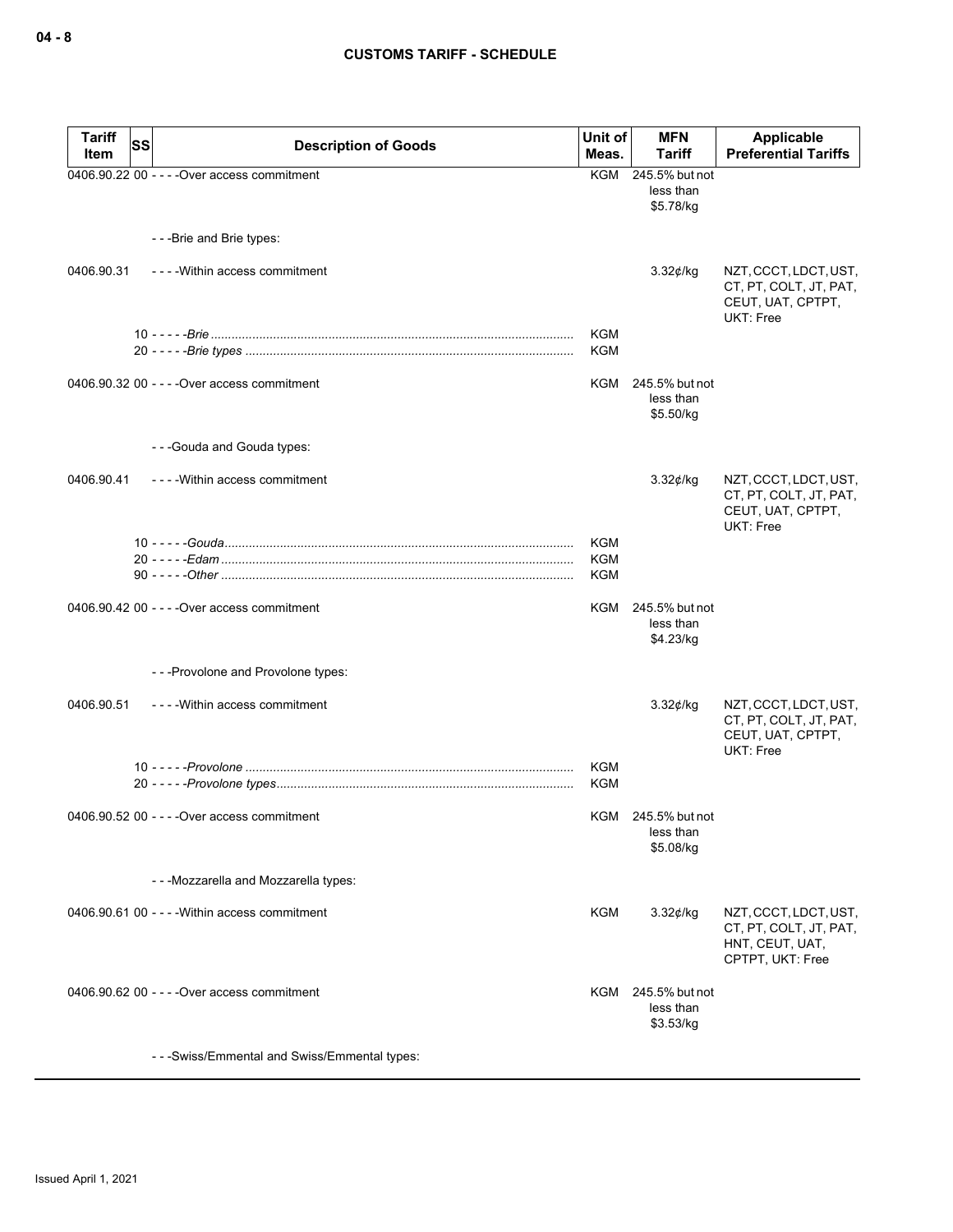| <b>Tariff</b> | SS | <b>Description of Goods</b>                                               | Unit of    | <b>MFN</b>                               | <b>Applicable</b>                                                                      |
|---------------|----|---------------------------------------------------------------------------|------------|------------------------------------------|----------------------------------------------------------------------------------------|
| Item          |    |                                                                           | Meas.      | Tariff                                   | <b>Preferential Tariffs</b>                                                            |
| 0406.90.71    |    | - - - - Within access commitment                                          |            | $3.32$ ¢/kg                              | NZT, CCCT, LDCT, UST,<br>CT, SLT, PT, COLT, JT,<br>PAT, CEUT, UAT,<br>CPTPT, UKT: Free |
|               |    |                                                                           | KGM        |                                          |                                                                                        |
|               |    |                                                                           | KGM<br>KGM |                                          |                                                                                        |
|               |    |                                                                           | KGM        |                                          |                                                                                        |
|               |    |                                                                           | KGM        |                                          |                                                                                        |
|               |    | 0406.90.72 00 - - - - Over access commitment                              | KGM        | 245.5% but not<br>less than<br>\$4.34/kg |                                                                                        |
|               |    | - - - Gruyère and Gruyère types:                                          |            |                                          |                                                                                        |
| 0406.90.81    |    | - - - - Within access commitment                                          |            | $3.32$ ¢/kg                              | NZT, CCCT, LDCT, UST,<br>CT, SLT, PT, COLT, JT,<br>PAT, CEUT, UAT,<br>CPTPT, UKT: Free |
|               |    |                                                                           | <b>KGM</b> |                                          |                                                                                        |
|               |    |                                                                           | KGM        |                                          |                                                                                        |
|               |    | 0406.90.82 00 - - - - Over access commitment                              | KGM        | 245.5% but not<br>less than<br>\$5.26/kg |                                                                                        |
|               |    | - - -Other:                                                               |            |                                          |                                                                                        |
| 0406.90.91    |    | ----Havarti and Havarti types, within access commitment                   |            | $3.32$ ¢/kg                              | NZT, CCCT, LDCT, UST,<br>CT, PT, COLT, JT, PAT,<br>CEUT, UAT, CPTPT,<br>UKT: Free      |
|               |    |                                                                           | KGM        |                                          |                                                                                        |
|               |    |                                                                           | <b>KGM</b> |                                          |                                                                                        |
|               |    | 0406.90.92 00 - - - - Havarti and Havarti types, over access commitment   | KGM        | 245.5% but not<br>less than<br>\$4.34/kg |                                                                                        |
| 0406.90.93    |    | ----Parmesan and Parmesan types, within access commitment                 |            | $3.32$ ¢/kg                              | NZT, CCCT, LDCT, UST,<br>CT, PT, COLT, JT, PAT,<br>CEUT, UAT, CPTPT,<br>UKT: Free      |
|               |    |                                                                           | KGM        |                                          |                                                                                        |
|               |    |                                                                           | KGM        |                                          |                                                                                        |
|               |    | 0406.90.94 00 - - - - Parmesan and Parmesan types, over access commitment | KGM        | 245.5% but not<br>less than<br>\$5.08/kg |                                                                                        |
| 0406.90.95    |    | ----Romano and Romano types, within access commitment                     |            | $3.32$ ¢/kg                              | NZT, CCCT, LDCT, UST,<br>CT, PT, COLT, JT, PAT,<br>CEUT, UAT, CPTPT,<br>UKT: Free      |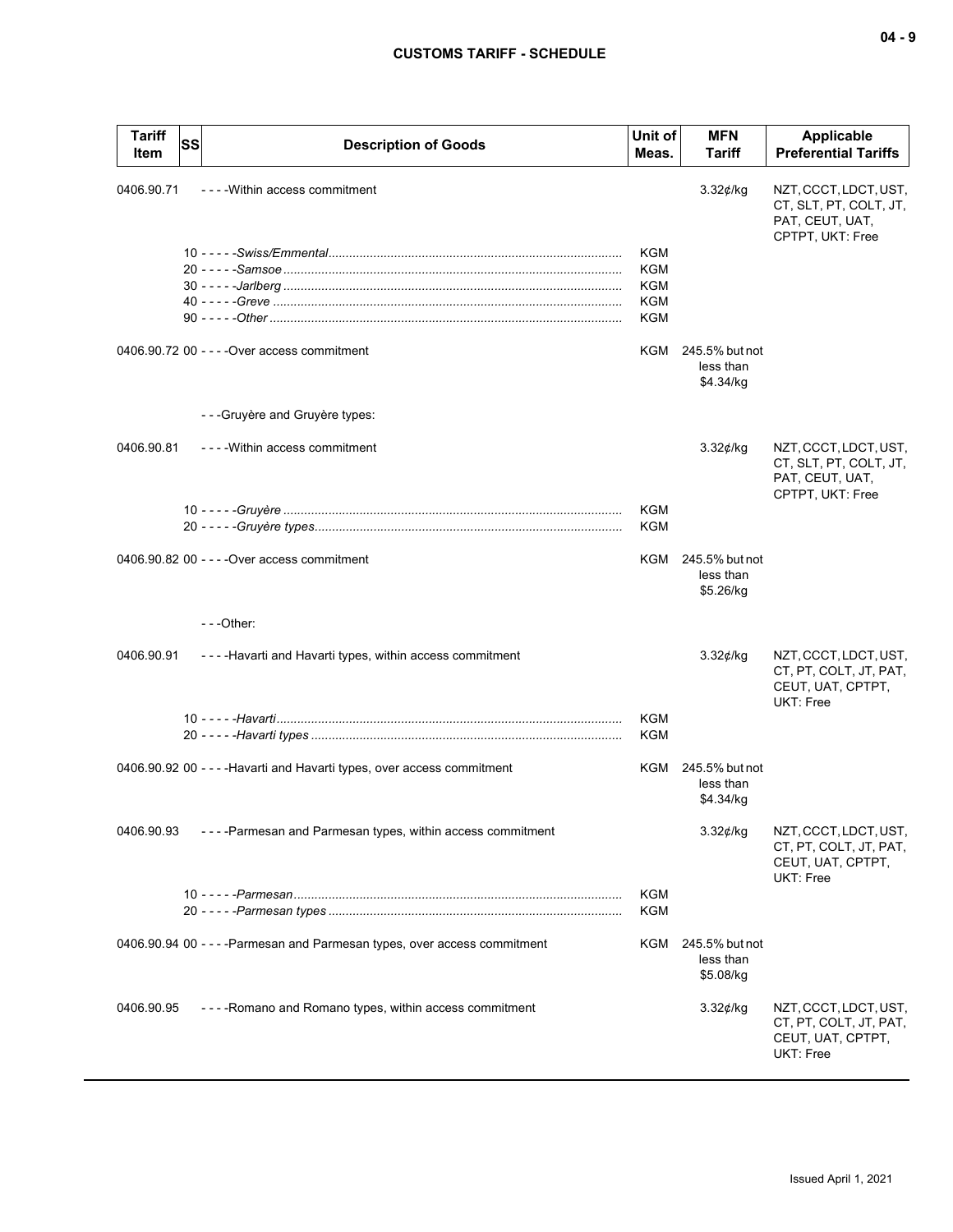| <b>Tariff</b><br>Item | <b>SS</b> | <b>Description of Goods</b>                                           | Unit of<br>Meas.         | <b>MFN</b><br><b>Tariff</b>                | Applicable<br><b>Preferential Tariffs</b>                                                            |
|-----------------------|-----------|-----------------------------------------------------------------------|--------------------------|--------------------------------------------|------------------------------------------------------------------------------------------------------|
|                       |           |                                                                       | <b>KGM</b><br><b>KGM</b> |                                            |                                                                                                      |
|                       |           | 0406.90.96 00 - - - - Romano and Romano types, over access commitment | KGM                      | 245.5% but not<br>less than<br>\$5.15/kg   |                                                                                                      |
| 0406.90.98            |           | ----Other, within access commitment                                   |                          | $3.32$ ¢/kg                                | NZT, CCCT, LDCT, UST,<br>CT, SLT, PT, COLT, JT,<br>PAT, CEUT, UAT,<br>CPTPT, UKT: Free               |
|                       |           |                                                                       | KGM                      |                                            |                                                                                                      |
|                       |           |                                                                       | KGM                      |                                            |                                                                                                      |
|                       |           |                                                                       | <b>KGM</b>               |                                            |                                                                                                      |
|                       |           |                                                                       | <b>KGM</b>               |                                            |                                                                                                      |
|                       |           |                                                                       | <b>KGM</b>               |                                            |                                                                                                      |
|                       |           | 0406.90.99 00 - - - - Other, over access commitment                   | KGM                      | 245.5% but not<br>less than<br>\$3.53/kg   |                                                                                                      |
| 04.07                 |           | Birds' eggs, in shell, fresh, preserved or cooked.                    |                          |                                            |                                                                                                      |
|                       |           | -Fertilized eggs for incubation:                                      |                          |                                            |                                                                                                      |
| 0407.11               |           | - - Of fowls of the species Gallus domesticus                         |                          |                                            |                                                                                                      |
|                       |           | ---Hatching, for broilers:                                            |                          |                                            |                                                                                                      |
|                       |           | 0407.11.11 00 - - - - Within access commitment                        | DZN                      | 1.51 $\phi$ /dozen                         | CCCT, LDCT, UST, CT,<br>CRT, PT, COLT, JT,<br>PAT, CEUT, UAT,<br>CPTPT, UKT: Free                    |
|                       |           | 0407.11.12 00 - - - - Over access commitment                          | <b>DZN</b>               | 238% but not<br>less than<br>\$2.91/dozen  |                                                                                                      |
|                       |           |                                                                       |                          |                                            |                                                                                                      |
|                       |           | $0407.11.91$ 00 - - - - Within access commitment                      | DZN                      |                                            | 1.51¢/dozen CCCT, LDCT, UST, CT,<br>CRT, PT, COLT, JT,<br>PAT, CEUT, UAT,<br>CPTPT, UKT: Free        |
|                       |           | 0407.11.92 00 - - - - Over access commitment                          | <b>DZN</b>               | 163.5% but not<br>less than<br>79.9¢/dozen |                                                                                                      |
| 0407.19.00            |           | - -Other                                                              |                          | Free                                       | CCCT, LDCT, UST,<br>CIAT, CT, CRT, PT,<br>COLT, JT, PAT, HNT,<br>KRT, CEUT, UAT,<br>CPTPT, UKT: Free |
|                       |           |                                                                       | <b>DZN</b><br>DZN        |                                            |                                                                                                      |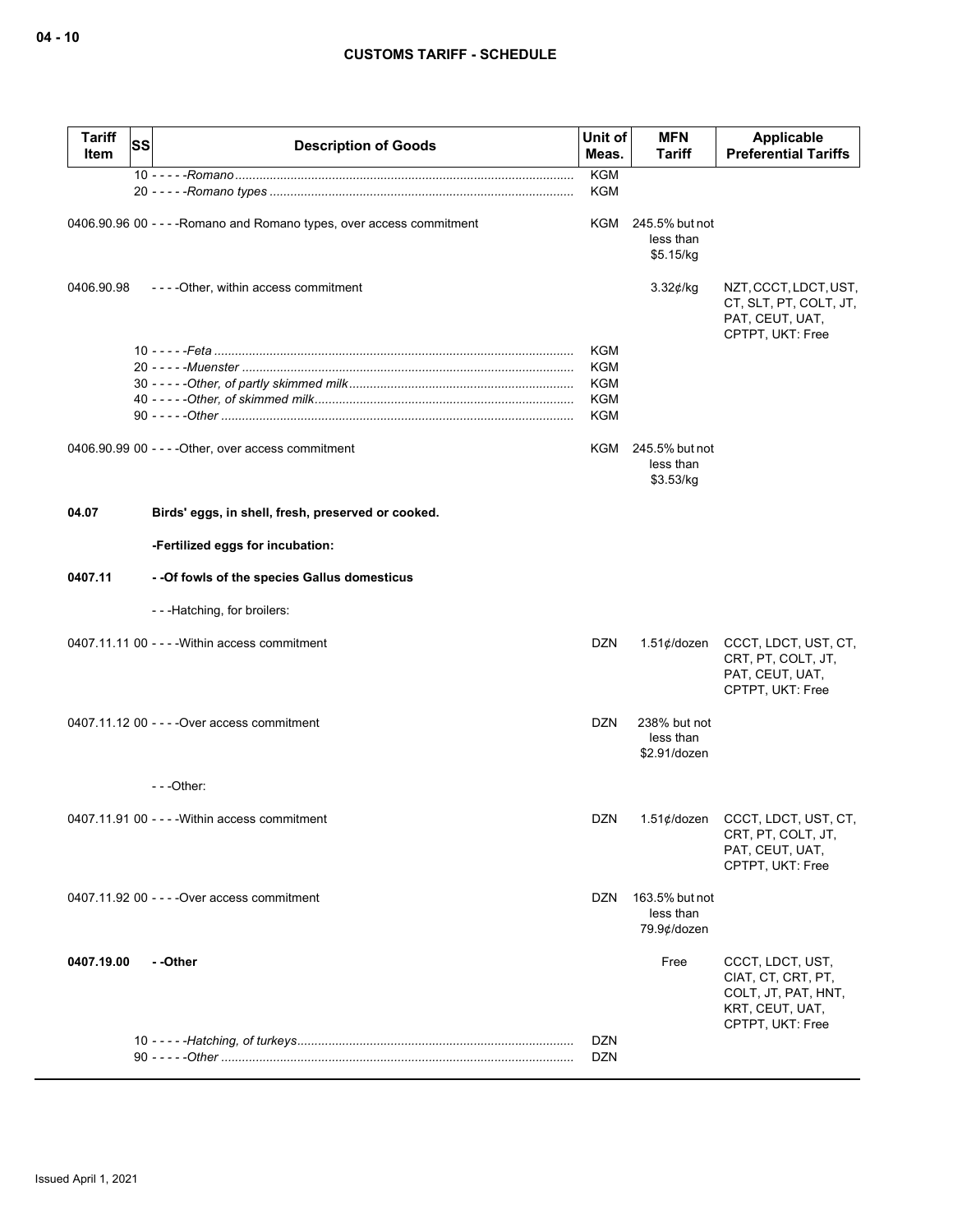| ×<br>۰, |  |
|---------|--|
|---------|--|

| <b>Tariff</b><br>Item     | <b>SS</b> | <b>Description of Goods</b>                                                                                                                                                                                        | Unit of<br>Meas.         | <b>MFN</b><br><b>Tariff</b>                | <b>Applicable</b><br><b>Preferential Tariffs</b>                                                     |
|---------------------------|-----------|--------------------------------------------------------------------------------------------------------------------------------------------------------------------------------------------------------------------|--------------------------|--------------------------------------------|------------------------------------------------------------------------------------------------------|
|                           |           | -Other fresh eggs:                                                                                                                                                                                                 |                          |                                            |                                                                                                      |
| 0407.21                   |           | - - Of fowls of the species Gallus domesticus                                                                                                                                                                      |                          |                                            |                                                                                                      |
| 0407.21.10                |           | - - - Within access commitment                                                                                                                                                                                     |                          | 1.51¢/dozen                                | CCCT, LDCT, UST, CT,<br>CRT, PT, COLT, JT,<br>PAT, CEUT, UAT,<br>CPTPT, UKT: Free                    |
|                           |           | 10 - - - - - White, regular, excluding organic and other specialty, for retail or table<br>20 - - - - - Organic and other specialty, including free run or range, omega, brown                                     | <b>DZN</b>               |                                            |                                                                                                      |
|                           |           |                                                                                                                                                                                                                    | <b>DZN</b><br><b>DZN</b> |                                            |                                                                                                      |
|                           |           | 0407.21.20 00 - - - Over access commitment                                                                                                                                                                         | DZN                      | 163.5% but not<br>less than<br>79.9¢/dozen |                                                                                                      |
| 0407.29.00 00 - - Other   |           |                                                                                                                                                                                                                    | <b>DZN</b>               | Free                                       | CCCT, LDCT, UST,<br>CIAT, CT, CRT, PT,<br>COLT, JT, PAT, HNT,<br>KRT, CEUT, UAT,<br>CPTPT, UKT: Free |
| 0407.90                   |           | -Other                                                                                                                                                                                                             |                          |                                            |                                                                                                      |
|                           |           | - - - Of the fowls of the species Gallus domesticus:                                                                                                                                                               |                          |                                            |                                                                                                      |
|                           |           | 0407.90.11 00 - - - - Within access commitment                                                                                                                                                                     | <b>DZN</b>               | $1.51¢$ /dozen                             | CCCT, LDCT, UST, CT,<br>CRT, PT, COLT, JT,<br>PAT, CEUT, UAT,<br>CPTPT, UKT: Free                    |
|                           |           | 0407.90.12 00 - - - - Over access commitment                                                                                                                                                                       | <b>DZN</b>               | 163.5% but not<br>less than<br>79.9¢/dozen |                                                                                                      |
| 0407.90.90 00 - - - Other |           |                                                                                                                                                                                                                    | <b>DZN</b>               | Free                                       | CCCT, LDCT, UST,<br>CIAT, CT, CRT, PT,<br>COLT, JT, PAT, HNT,<br>KRT, CEUT, UAT,<br>CPTPT, UKT: Free |
| 04.08                     |           | Birds' eggs, not in shell, and egg yolks, fresh, dried, cooked by<br>steaming or by boiling in water, moulded, frozen or otherwise preserved,<br>whether or not containing added sugar or other sweetening matter. |                          |                                            |                                                                                                      |
|                           |           | -Egg yolks:                                                                                                                                                                                                        |                          |                                            |                                                                                                      |
| 0408.11                   |           | - -Dried                                                                                                                                                                                                           |                          |                                            |                                                                                                      |
|                           |           | 0408.11.10 00 - - - Within access commitment                                                                                                                                                                       | KGM                      | 8.5%                                       | CCCT, LDCT, UST, CT,<br>PT, COLT, JT, PAT,<br>CEUT, UAT, CPTPT,<br>UKT: Free                         |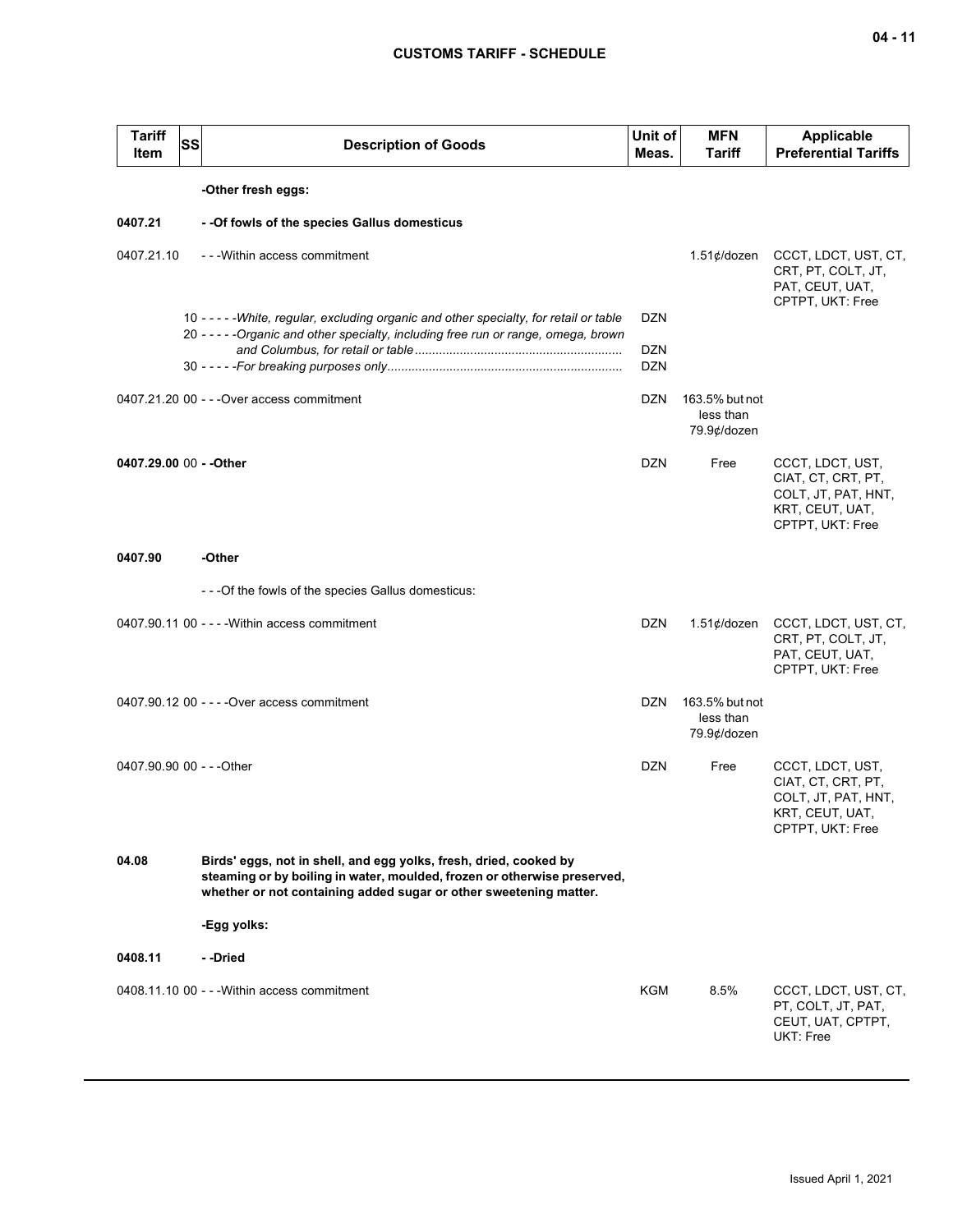| <b>Tariff</b><br><b>SS</b><br>Item | <b>Description of Goods</b>                     | Unit of<br>Meas.         | <b>MFN</b><br><b>Tariff</b> | Applicable<br><b>Preferential Tariffs</b>                                                                             |
|------------------------------------|-------------------------------------------------|--------------------------|-----------------------------|-----------------------------------------------------------------------------------------------------------------------|
|                                    | 0408.11.20 00 - - - Over access commitment      | <b>KGM</b>               | \$6.12/kg                   |                                                                                                                       |
| 0408.19                            | --Other                                         |                          |                             |                                                                                                                       |
|                                    | 0408.19.10 00 - - - Within access commitment    | <b>KGM</b>               | 6.63¢/kg                    | CCCT, LDCT, UST, CT,<br>PT, COLT, JT, PAT,<br>CEUT, UAT, CPTPT,<br>UKT: Free                                          |
|                                    | 0408.19.20 00 - - - Over access commitment      | KGM                      | \$1.52/kg                   |                                                                                                                       |
|                                    | -Other:                                         |                          |                             |                                                                                                                       |
| 0408.91                            | - -Dried                                        |                          |                             |                                                                                                                       |
|                                    | 0408.91.10 00 - - - Within access commitment    | KGM                      | 8.5%                        | CCCT, LDCT, UST, CT,<br>PT, COLT, JT, PAT,<br>CEUT, UAT, CPTPT,<br>UKT: Free                                          |
|                                    | 0408.91.20 00 - - - Over access commitment      | <b>KGM</b>               | \$6.12/kg                   |                                                                                                                       |
| 0408.99                            | - -Other                                        |                          |                             |                                                                                                                       |
| 0408.99.10                         | ---Within access commitment                     |                          | 6.63¢/kg                    | CCCT, LDCT, UST, CT,<br>PT, COLT, JT, PAT,<br>CEUT, UAT, CPTPT,<br>UKT: Free                                          |
|                                    |                                                 | <b>KGM</b><br><b>KGM</b> |                             |                                                                                                                       |
|                                    | 0408.99.20 00 - - - Over access commitment      | KGM                      | \$1.52/kg                   |                                                                                                                       |
| 0409.00.00                         | Natural honey.                                  |                          | Free                        | CCCT, LDCT, GPT,<br>UST, MXT, CIAT, CT,<br>CRT, IT, PT, COLT, JT,<br>PAT, HNT, KRT, CEUT,<br>UAT, CPTPT,<br>UKT: Free |
|                                    |                                                 | KGM                      |                             |                                                                                                                       |
|                                    | -----In containers, of a weight exceeding 5 kg: |                          |                             |                                                                                                                       |
|                                    |                                                 | KGM<br>KGM               |                             |                                                                                                                       |
|                                    |                                                 | KGM                      |                             |                                                                                                                       |
|                                    |                                                 | KGM                      |                             |                                                                                                                       |
|                                    |                                                 | <b>KGM</b>               |                             |                                                                                                                       |
|                                    |                                                 | KGM                      |                             |                                                                                                                       |
|                                    |                                                 | KGM                      |                             |                                                                                                                       |